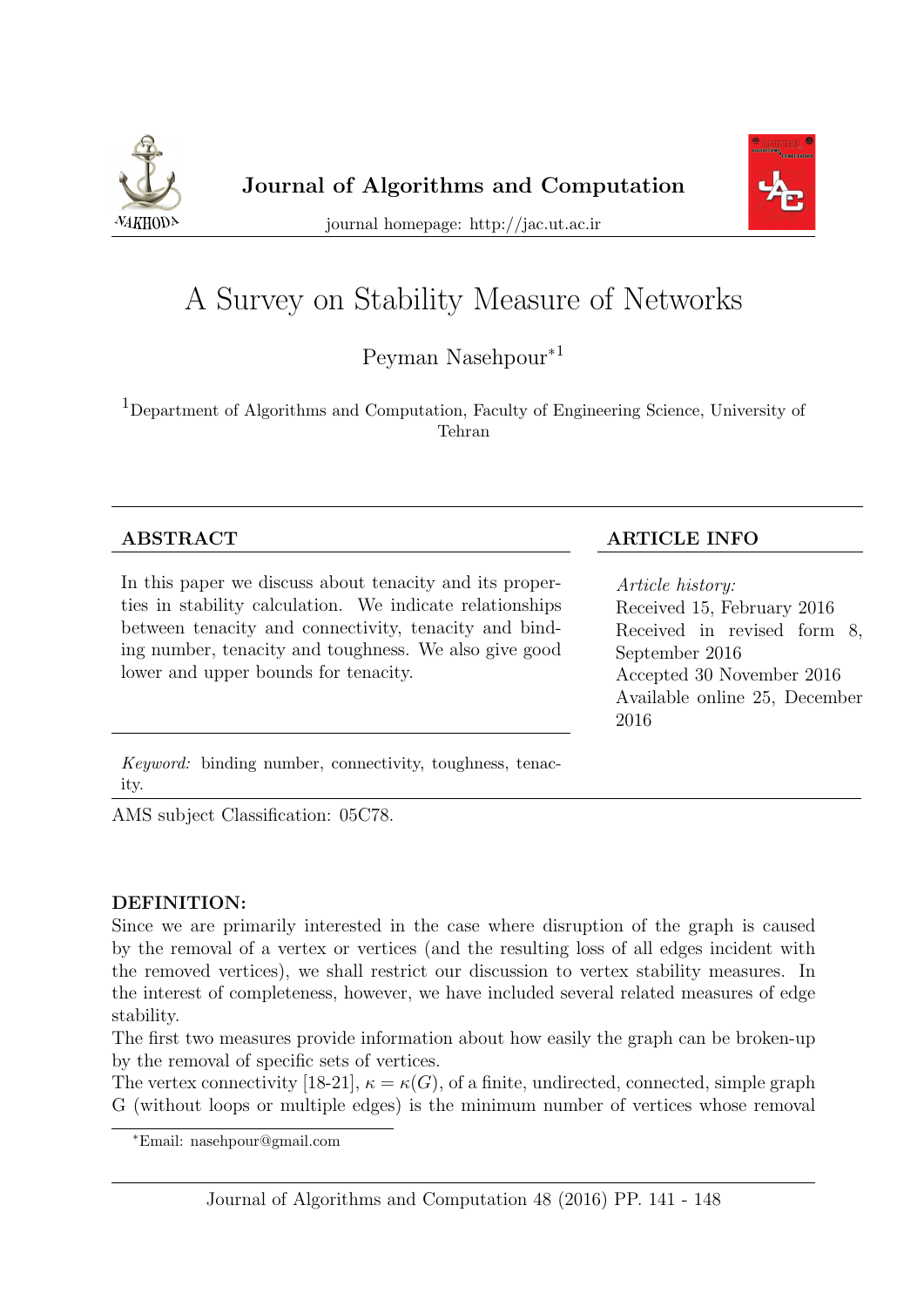#### 142 Nasehpour / Journal of Algorithms and Computation 48 (2016) PP. 141 - 148

results in a disconnected graph or results in the trivial graph  $K_1$ . Graph G is called n-connected if  $\kappa \geq n$ . Analogously, the edge-connectivity [18-21],  $\lambda = \lambda(G)$ , of a finite, undirected, connected simple graph G is the minimum number of edges whose removal results in a disconnected or trivial graph  $K_1$ . A graph G is called n-edge- connected if  $\lambda(G) \geq n$ .

A collection of vertices in V(G) is called a cutset if their removal disconnects G, and a collection of edges in  $V(G)$  is called an edge-cutset if their removal disconnects  $G$ . The binding number of a graph G was defined by Woodall in [45] as

$$
bind(G) = \min_A \{ \frac{\mid N(A) \mid}{\mid A \mid} \}
$$

where  $\phi \neq A \subseteq V(G)$  and  $N(A) \neq V(G)$ . In [46,47] the binding number was called the melting-point of the graph. the reason for the name "binding number" is that, roughly speaking, if bind $(G)$  is large, then the vertices of G are bound tightly together, in the sense that G has many edges fairly well distributed. We stat some of the results in [45]. (1)  $bind(K_n) = n - 1$  for  $n > 1$ .

(2) 
$$
bind(K_{a,b}) = min(\frac{a}{b}, \frac{b}{a})
$$
 for  $(a \ge 1, b \ge 1)$ .

(3) If 
$$
G = C_n
$$
, with  $n \ge 3$ , then  $bind(G) = \begin{cases} 1, \text{for } n \text{ even,} \\ \frac{n-1}{n-2}, \text{for } n \text{ odd.} \end{cases}$   
(4) If  $G = P_n$ , with  $n \ge 1$ , then  $bind(G) = \begin{cases} 1, \text{for } n \text{ even,} \\ \frac{n-1}{n+1}, \text{for } n \text{ odd.} \end{cases}$ 

Kane, Mohanty and Hales [28], studied the binding numbers of four types of product graphs : cartesian product, tensor product, strong cartesian product and lexicographic product. Since it is difficult to determine the binding numbers of products of arbitrary graphs, they restricted themselves to products of two graphs which could be any one of the following types of graphs : complete graph  $(K_n)$ , complete bipartite graph  $(K_{m,n})$ , cycle  $(C_n)$  and path  $(P_n)$ .

In [45] Woodall proved that, if  $bind(G) \geq c$ , then G contains at least  $\frac{|V(G)|c}{c+1}$  disjoint edges if  $0 \leq c \leq \frac{1}{2}$  $\frac{1}{2}$ , at least  $\frac{|V(G)|(3c-2)}{3c} - \frac{2(c-1)}{c}$  $\frac{c}{c}$  disjoint edges if  $1 \leq c \leq \frac{4}{3}$  $\frac{4}{3}$ , a Hamiltonian circuit if  $c \geq \frac{3}{2}$  $\frac{3}{2}$ , and a circuit of length at least  $\frac{3(|V(G)|-1)(c-1)}{c}$  if 1 < c ≤  $\frac{3}{2}$  $\frac{3}{2}$ .

The next set of measures also take into consideration the structure of the graph G-A. In particular, they reflect how badly the graph G-A has been disconnected. Since we must ultimately face the reconnection problem - repairing a broken network - these measures could prove to be very useful.

The concept of integrity of a graph G was introduced in [9] as a useful measure of the vulnerability of a graph G. If we think of the graph as modeling a network, vulnerability parameters measure the resistance of the network to disruption of operation after the failure of certain stations. The vertex integrity of a graph G, is defined as  $I(G) = min\{$  $A \mid +\tau(G - A)$ , where the minimum is taken over all  $A \subseteq V(G)$  and  $\tau(G - A)$  is the maximum order of a component of G-A.

In [9], Barefoot, Entringer and Swart compared integrity, connectivity, binding number and toughness for several classes of graphs. The integrities of the several classes of graphs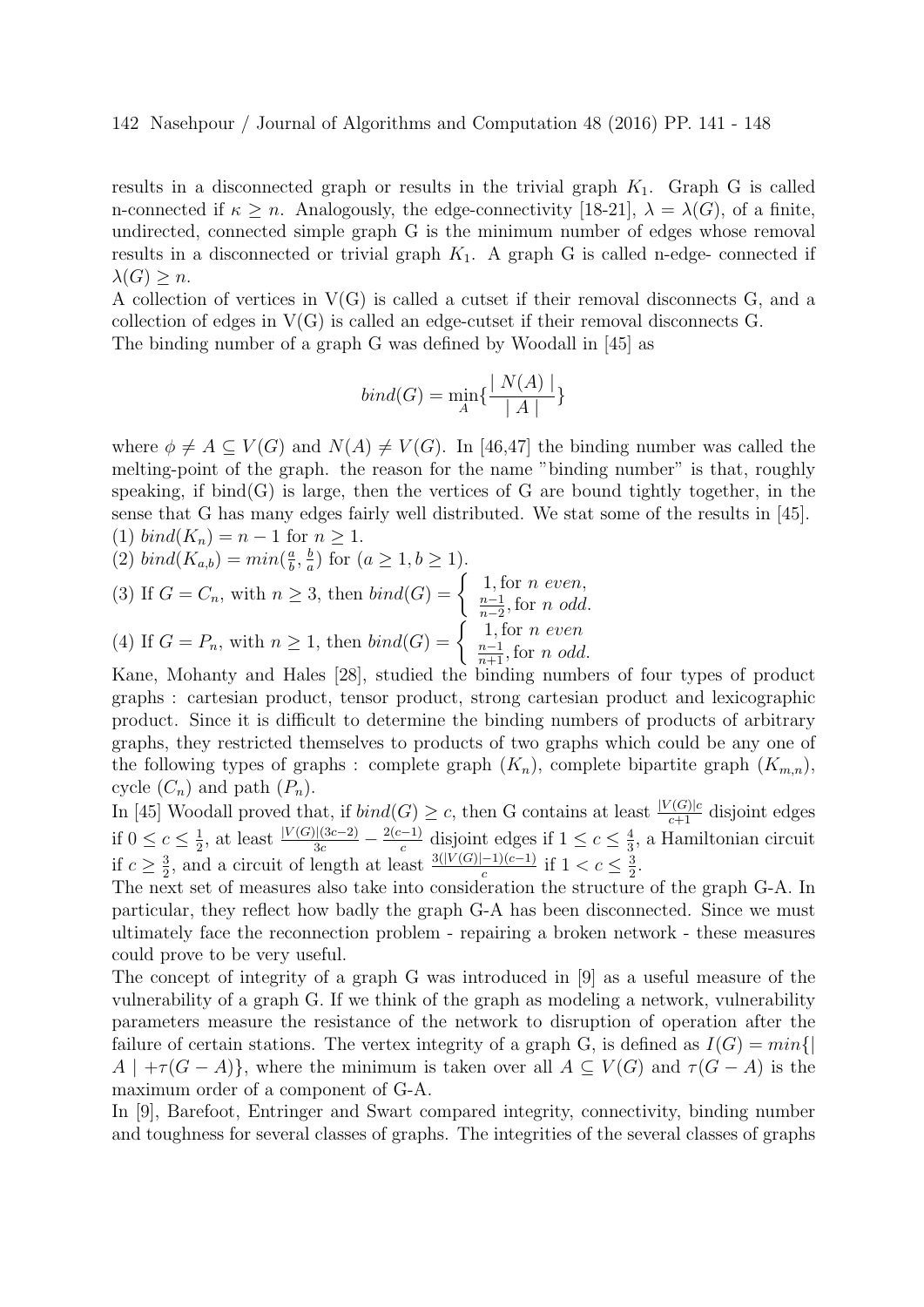#### 143 Nasehpour / Journal of Algorithms and Computation 48 (2016) PP. 141 - 148

calculated in [9] were determined using ad hoc methods. Any set A with the property that  $|A| + \tau(G - A) = I(G)$  is called an I-set of G. The corresponding edge version called the edge-integrity  $\Gamma(G)$  is defined as  $I'(G) = min\{|E'| + \tau(G - E')\}$ , where the minimum is taken over all  $E' \subseteq E(G)$ . Thus, for instance, a small edge-integrity is in some sence a measure of how a graph can be split into "small pieces" by the removal of a "few" edges. Bagga, Beineke, Lipman and Pippert in [6], first listed some basic facts about the edge integrity : In [24] Fellows and Stuekle studied the computational complexity of edge integrity. In [1] a new lower bound on the edge integrity of graphs in general is given, but most of the results concern trees.

The toughness of a graph G was introduced by Chvatal in [13], who observed the relationship between this parameter and the existence of Hamilton cycles in the given graph, and several results regarding this invariant were obtained. The original approach to toughness is as follows. A connected graph G is called t-tough if  $t\omega(G - A) \leq |A|$  for any subset A of V(G) with  $\omega(G - A) > 1$ , [13,23,37,38]. If G is not complete, then there is a largest t such that G is t-tough; this number is the toughness of G and denoted by  $t(G)$ . Thus  $t(G) = min\{\frac{|A|}{\omega(G -)}\}$  $\frac{|A|}{\omega(G-A)}\},\$  where A is a cutset of G. Since a complete graph has no cutset A, we set  $t(K_n) = \infty$  for all  $n \geq 1$ .

An alternate definition is easier to apply in some cases. Let G be an (n,e) gragh of connectivity  $\kappa$ ,  $G \neq K_n$ ,  $\omega_p = max{\omega(G - A)}$ , where  $|A| = p$ , and  $t_p = \frac{p}{\omega}$  $\frac{p}{\omega_p}$ . Then G is t-tough for  $0 \le t \le \min(t_n)$ , where  $\kappa \le p$ .

There exist other stability measures such as the edge-connectivity vector [39], the ratio of disruption [32], the complement of disruption, the cut frequency vector, cohesion [41,43], and neighbor-connectivity [21].

#### Tenacity and its Properties:

The tenacity is a new invariant for graphs. It is another stability measure, incorporating ideas of both toughness and integrity. The tenacity of a graph G, T(G) is defined by  $T(G) = min\{\frac{|A| + \tau(G-A)}{\omega(G-A)}\}$  $\frac{|+\tau(G-A)|}{\omega(G-A)}\}$ , where the minimum is taken over all vertex cutset A of G. We define G-A to be the graph induced by the vertices of V-A,  $\tau(G-A)$  is the number of vertices in the largest component of the graph induced by G-A and  $\omega(G-A)$  is the number of components of G-A. A connected graph G is called T-tenacious if  $|A| + \tau(G - A) \ge$  $T\omega(G-A)$  holds for any subset A of vertices of G with  $\omega(G-A) > 1$ . If G is not complete, then there is a largest T such that G is T-tenacious; this T is the tenacity of G. On the other hand, a complete graph contains no vertex cutset and so it is T-tenacious for every T. Accordingly, we define  $T(K_p) = \infty$  for every p  $(p \ge 1)$ . A set  $A \subseteq V(G)$  is said to be a T-set of G if  $T(G) = \frac{|A| + \tau(G-A)}{\omega(G-A)}$ .

We also consider the edge-tenacity, T'(G), defined by  $T'(G) = min\{\frac{|F|+\tau(G-F)}{\omega(G-F)}\}$  $\frac{(\overline{G-F})}{\omega(G-F)}\},$  where the minimum is taken over all edge cutset F of G. A set  $F \subseteq E(G)$  is said to be a T'-set of G if  $T'(G) = \frac{|F| + \tau(G - F)}{\omega(G - F)}$ .

In this paper we will prove a number of basic results about tenacity. We can prove the following propositions:

**Proposition 1:** If G is a spanning subgragh of H, then  $T(G) \leq T(H)$ .

**Proposition 2:** For any graph G,  $T(G) \geq \frac{\kappa(G)+1}{\alpha(G)}$  $\frac{(G)+1}{\alpha(G)}$ .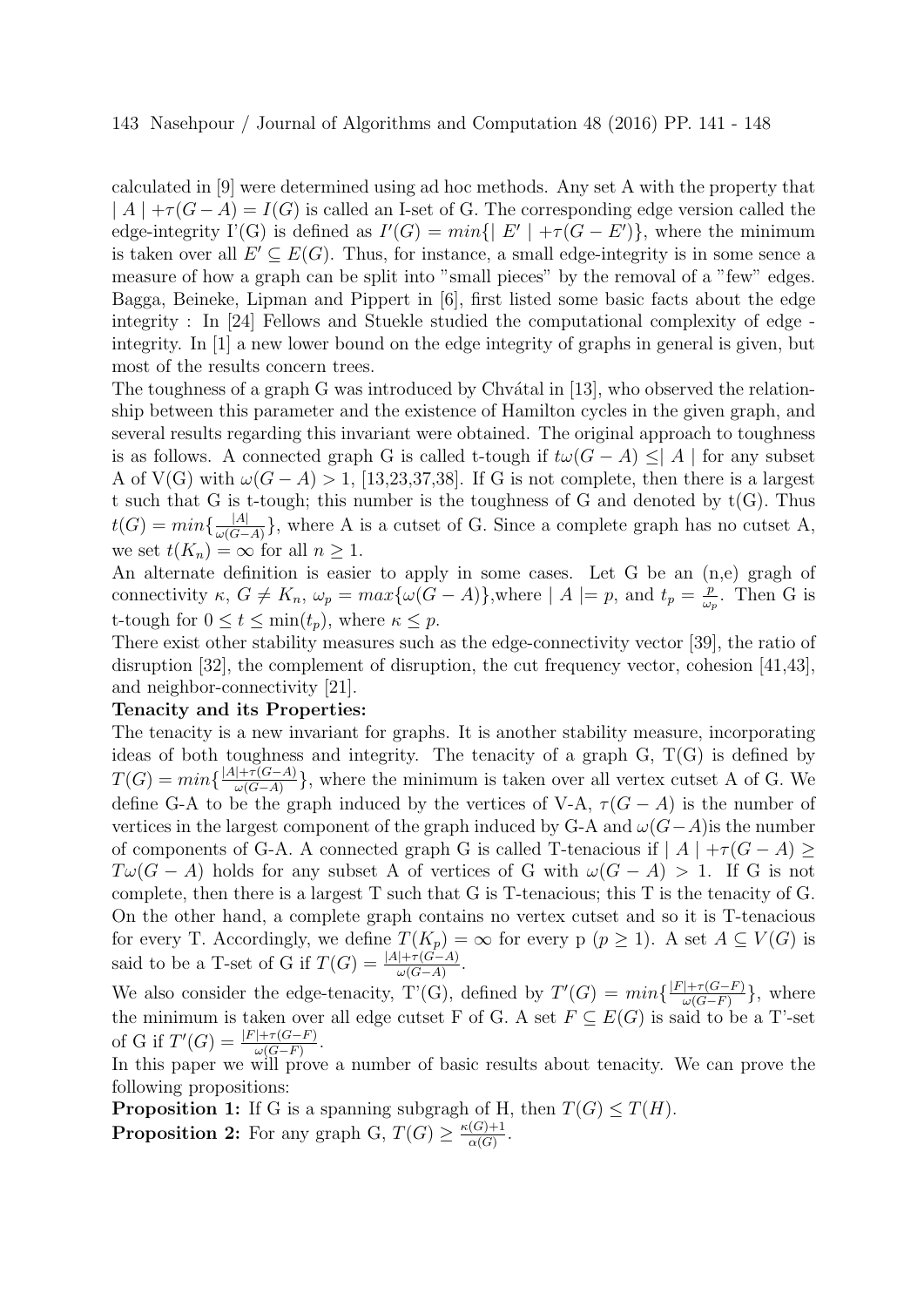144 Nasehpour / Journal of Algorithms and Computation 48 (2016) PP. 141 - 148

**Proposition 3:** If G is not complete, then  $T(G) \leq \frac{n-\alpha(G)+1}{\alpha(G)}$  $\frac{\alpha(G)+1}{\alpha(G)}$ , where n is the number of vertices in G. **Proposition 4:** If  $m \leq n$  then  $T(K_{m,n}) = \frac{m+1}{n}$ .

Without attempting to obtain the best possible result, we can prove the following relation between  $T(G)$  and  $t(G)$ . This result gives us a number of corollaries.

**Theorem 1:** For any graph G,  $T(G) \ge t(G) + \frac{1}{\alpha(G)}$ . **Proof**: Let  $A \subseteq V(G)$  be a t-set and  $B \subseteq G$  be a T-set. Then  $\frac{|B| + \tau(G-B)}{\omega(G-B)} \ge \frac{|B|}{\omega(G-B)} +$  $\frac{1}{\omega(G-B)} \geq \frac{|A|}{\omega(G-A)} + \frac{1}{\alpha(G)}$  $\frac{1}{\alpha(G)}$ .

**Corollary 1:** For any graph G,  $T(G^2) > \kappa(G)$ .

Corollary 2: Let G be a non-empty graph and let m be the largest integer such that  $K_{1,m}$  is an induced subgraph of G. Then  $T(G) \geq \frac{\kappa(G)}{m} + \frac{1}{\alpha(G)}$  $\frac{1}{\alpha(G)}$ .

**Theorem 2:** If G is connected and a noncomplete  $K_{1,3}$ -free graph then  $T(G) > \frac{\kappa(G)}{2}$  $\frac{(G)}{2}$ . Theorem 3: For any nontrivial noncomplete graph G on n vertices and any vertex v,  $T(G - v) \geq T(G) - \frac{1}{2}$  $\frac{1}{2}$ .

We next obtain some bounds on the tenacity of a graph.

**Proposition 5:** If G is connected, then  $T(G) \geq \frac{1}{\Delta(G)}$  $\frac{1}{\Delta(G)}$ .

**Proof:**  $K_n$  is a speacial case, otherwise the removal of any vertex of a connected graph G yields at most  $\Delta(G)$  components. Similarly, the removal of any n verices yields at most  $n\Delta(G)$  components. Then, from the definition we have  $T(G) \geq \frac{n+1}{n\Delta(G)} \geq \frac{1}{\Delta(G)}$  $\frac{1}{\Delta(G)}$ .

**Lemma 1:** If A is a minimal T-set for the graph G then, for each vertex  $\bf{v}$  of A, the induced subgraph  $\langle V(G) - A + v \rangle$  has fewer components than does G-A.

**Proof:** Let  $A' = A - v$ . If G-A' has at least as many components as G-A, then |  $A' = |A| - 1$  and  $\tau(G - A') \leq \tau(G - A) + 1$ . Therefore  $\frac{|A'| + \tau(G - A')}{\omega(G - A)} = \frac{|A| - 1 + \tau(G - A')}{\omega(G - A)} \leq$  $\frac{|A| - 1 + \tau(G-A)+1}{\omega(G-A)} = T(G)$ , contrary to our choice of A.

**Theorem 4:** Let  $G = G_1 + G_2$ , where  $|V(G)| = n$ ,  $|V(G_i)| = p_i$ ,  $T(G) = T$  and  $T(G_i) = T_i$  for  $i = 1, 2$ . Then if  $G \neq K_n$  we have

$$
\min\{\frac{[n+\tau(G_1-A_1)]T_1}{p_1+\tau(G_1-A_1},\frac{[n+\tau(G_2-A_2)]T_2}{p_2+\tau(G_2-A_2)}\}
$$

where  $\alpha_i$  is the independence number of  $G_i$ , and  $A_i$  is a disconnecting set of  $G_i$  for  $i = 1, 2$ . **Theorem 5:** Let G be a graph with n vertices and  $G \neq K_n$ , then  $T(G) + T(\overline{G}) \geq \frac{1}{n-1}$  $\frac{1}{n-1}$ . **Proof:** We observe that at least one of G or G is connected. Suppose  $G$  is not connected. We proved (Proposition 5) that  $T(G) \geq \frac{1}{\Delta(G)} \geq \frac{1}{n-1}$  $\frac{1}{n-1}$  for any graph G. Thus,  $T(G)+T(G) \ge$ 1  $\frac{1}{n-1}$ . Now suppose G is not connected but G is connected. Again by Proposition 5, we have  $T(\overline{G}) \geq \frac{1}{n}$  $\frac{1}{n-1}$ . Therefore  $T(G) + T(\overline{G}) \geq \frac{1}{n-1}$  $\frac{1}{n-1}$ .

**Theorem 6:** Let G be a graph with  $0 < T(G) < \infty$ , and let  $\lambda(G) = \lambda$ , then  $T(L(G)) > \frac{\lambda}{2}$  $\frac{\lambda}{2}$ . **Theorem 7:** For any graph G,  $T(G) \geq bind(G) - 1$ .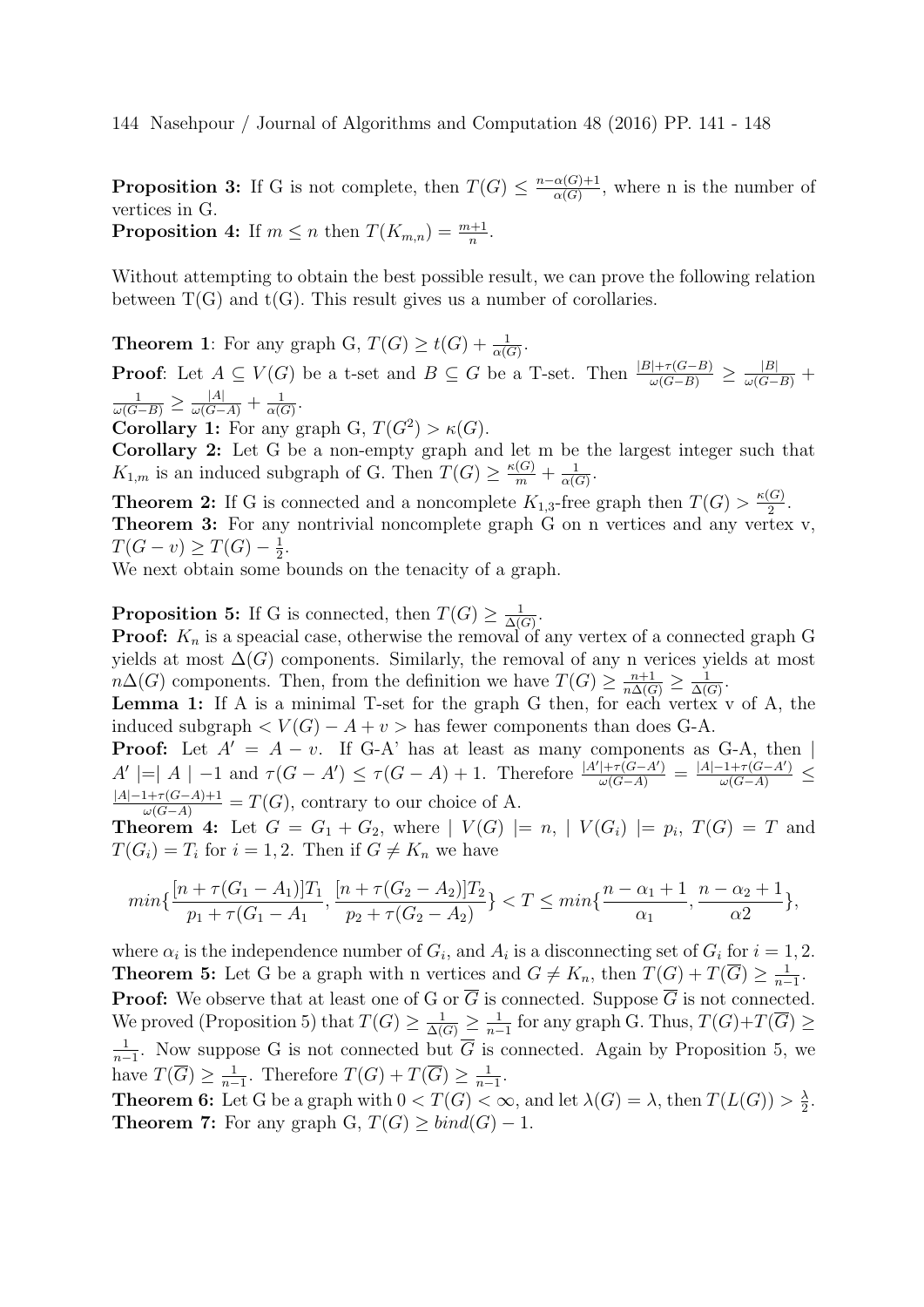**Proof:** Let  $\text{bind}(G) = c$ . If  $c < 1$ , then  $c - 1 < 0$  and the result follows since T(G) is nonnegative. Consider  $c \geq 1$ . Suppose that A is a subset of V(G) such that  $\omega =$  $\omega(G-A) \geq 2$ . We want to prove that  $\frac{|A|+1}{\omega} > (c-1)$ . If each of the  $\omega$  components of G-A has at least two vertices, let S consist of the vertices in all the components except the smallest, so that

$$
|S| \ge \frac{|V(G) - A|(\omega - 1)}{\omega} \ge \frac{2\omega(\omega - 1)}{\omega} = 2(\omega - 1) \ge \omega.
$$

If, on the other hand, V(G)-A contains an isolated vertex, let  $S = V(G) - A$ . So that  $|S| = |V(G) - A| \ge \omega$ . In either case  $N(S) \neq V(G)$ , and since  $bind(G) = c \ge 1$ ,

 $|S| + |A| + 1 > |S| + |A| > |N(S)| > c |S|.$ 

It follows that  $|A|+1 > (c-1) |S| \ge (c-1)\omega$ . Therefore  $\frac{|A|+1}{\omega} > c-1$ , so  $T > c-1$ .

In [36] Moazzami showed the Hamiltoinan Properties of tenacity. The results follows for a graph G:

1)  $1 < \frac{\kappa(G)}{\alpha(G)} < \frac{\kappa(G)+1}{\alpha(G)} \leq T(G)$ 

$$
2) \qquad \frac{\kappa(G)+1}{\alpha(G)} \le T(G) < 1.
$$

Graphs satisfying the second inequality are not Hamiltonian-connected. Graphs satisfying the first inequality are Hamiltonian-connected.

3) 
$$
1 + \frac{n+1}{\alpha(G)} \le \frac{\kappa(G)+1}{\alpha(G)} \le T(G)
$$

4) 
$$
\frac{\kappa(G)+1}{\alpha(G)} \leq T(G) < 1 + \frac{n+1}{\alpha(G)}
$$

If G satisfies the forth inequality it is not n-Hamiltonian. If G satisfies the third inequality then G is n-Hamiltonian.

In [36], Moazzami also obtained some bounds on the tenacity of products of graphs. Note that the first inequality in the following theorem, is a corollary to Theorem 1

In [35], Moazzami compared integrity, connectivity, binding number, toughness and tenacity for several classes of graphs. The results suggest that tenacity is a most suitable measure of stability or vulnerability in that for many graphs it is best able to distinguish between graphs that intuitively should have different levels of vulnerability.

## References

- [1] Bagga, K.S., L. W. Beineke, M.J. Lipman and R.E. Pippert, Bounds and an algorithm for the edge-integrity of trees.
- [2] Bagga, K.S., L. W. Beineke, M.J. Lipman and R.E. Pippert, A classification scheme for vulnerability and reliability parameters of graphs, Congr. Numer.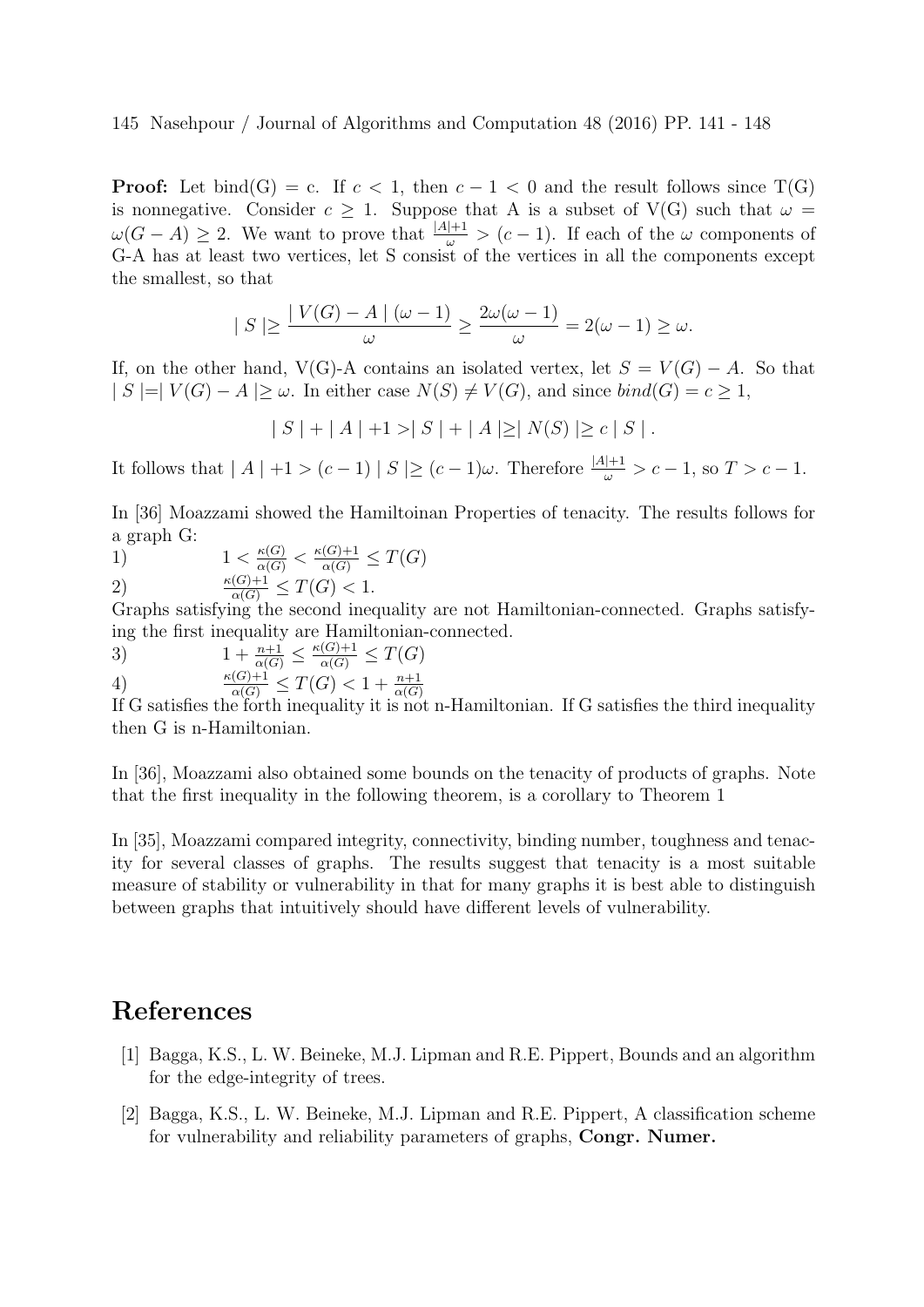- 146 Nasehpour / Journal of Algorithms and Computation 48 (2016) PP. 141 148
	- [3] Bagga, K.S., L. W. Beineke, M.J. Lipman and R.E. Pippert, The concept of leverage in network vulnerability.
	- [4] Bagga, K.S., L. W. Beineke, M.J. Lipman and R.E. Pippert, Extension of an algorithm for computing the edge-integrity of a tree.
	- [5] Bagga, K.S., L. W. Beineke, M.J. Lipman and R.E. Pippert, The seperation sequence and network reliability.
	- [6] Bagga, K.S., L. W. Beineke, M.J. Lipman and R.E. Pippert, On the edge- integrity of graphs, Congr. Numer. 60 (1987), 141-144.
	- [7] Bagga, K.S., L. W. Beineke, M.J. Lipman, R.E. Pippert and R.L. Sedlmeyer, A good algorithm for the computation of the edge-integrity of trees.
	- [8] Barefoot, C. A., R. Entringer and H. Swart, Integrity of trees and powers of cycles, Congr. Numer. 58 (1987), 103-114.
- [9] Barefoot, C. A., R. Entringer and H. Swart, Vulnerability in graphs-a comparative survey, J. Combin. Math. Combin. Comput. 1 (1987), 13-22.
- [10] Bundy, J.A., U.S.R. Murty, Graph Theory with Applications (The Macmillan press Ltd, 1976).
- [11] Chartrand, G., A graph-theoretical approach to a communication problem, J.Siam App. Math. 14 (1966) 778-781.
- [12] Chartrand, G., S.F. Kapoor and D.r. Lick, n-Hamiltonian graphs, J. Combin. Theory 9 (1970) 305-312.
- [13] Chvátal, V., Tough graphs and Hamiltonian circuits, **Discrete Math.5** (1973), 215-228.
- [14] Chvátal, V. and P. Erdös, A note on Hamiltonian Circuites, Discrete Math. 2 (1972),111-113.
- [15] Clark, L., R. C. Entringer and M. R. Fellows, Computational complexity of integrity, J. Combin. Math. Combin. Comput. 2 (1987), 179-191.
- [16] Cozzens, M.B, D. Moazzami, and S. Stueckle, The tenacity of the Harary Graphs, J. Combin. Math. Combin. Comput. 16 (1994), 33-56.
- [17] Cozzens, M.B, D. Moazzami, S. Stueckle, The tenacity of a graph, Graph Theory, Combinatorics, and Algorithms (Yousef Alavi and Allen Schwenk eds.) Wiley, New York, (1995), 1111 - 1122.
- [18] Cozzens, M.B. and S.S. Wu, Graphs that are n-edge connected and k-edge critical, Disc, Math.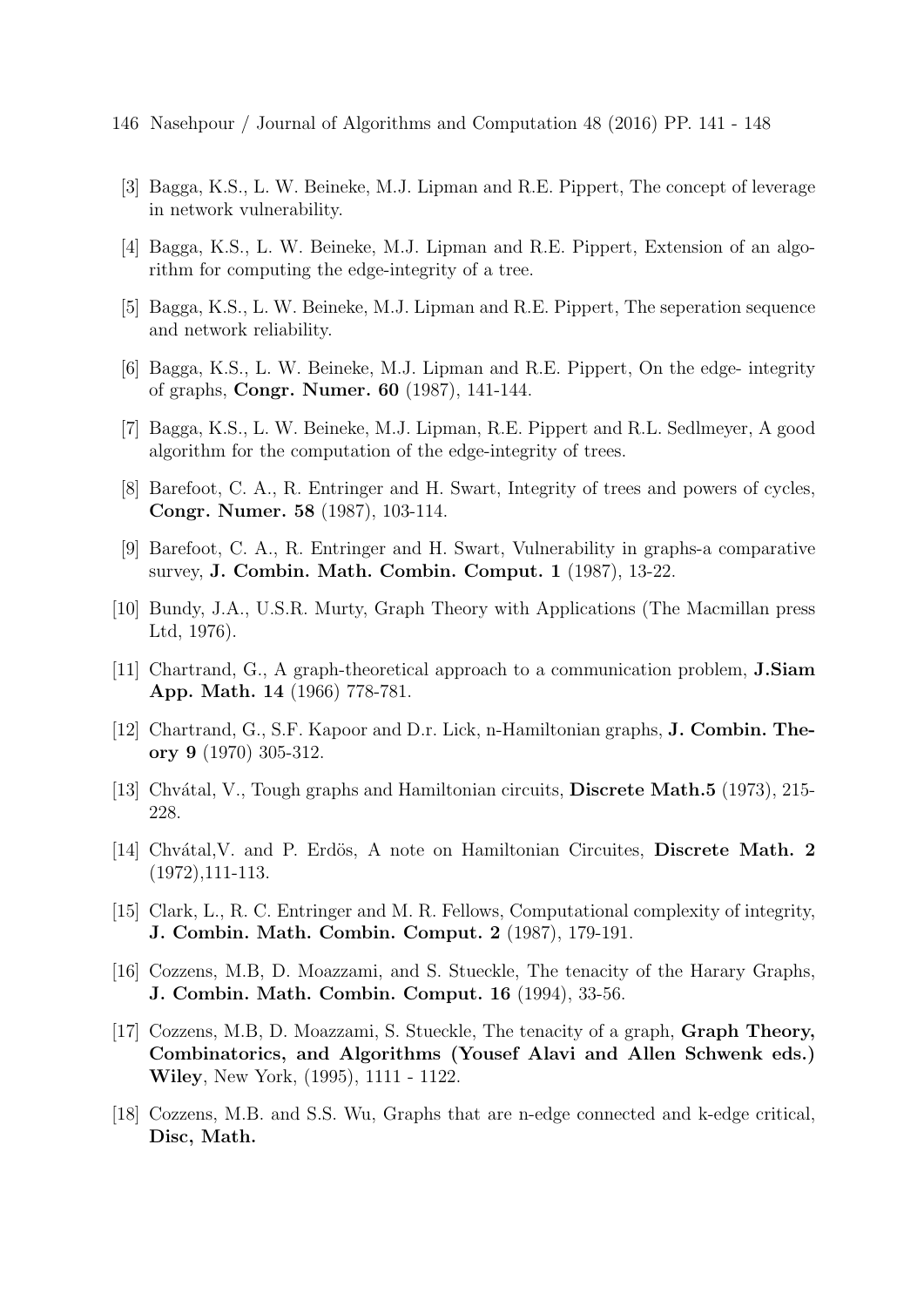- 147 Nasehpour / Journal of Algorithms and Computation 48 (2016) PP. 141 148
- [19] Cozzens, M.B. and S.S. Wu, Maximum critical n-edge connected graphs, J. of Graph Theory.
- [20] Cozzens, M.B. and S.S. Wu, On minimum critical n-edge connected graphs, Siam J. of Alg. and Disc. Methods 8 (4) (October 1987), 659-669.
- [21] Cozzens, M.B. and S.S. Wu, Critical neighborhood connectivity, Ars Combinatoria. Vol.29 (1990), 144-160.
- [22] Doty, L.L., A large class of maximally tough graphs, OR Spektrum 13 (1991), 147-151.
- [23] Enomoto, H., B. Jackson, P. Katerinis and A. Saito, Toughness and the existence of k-factors, J. Graph Theory 9 (1985), 87-95.
- [24] Fellows, M.R. and S. Stueckle, The immersion order, forbidden subgraphs and the complexity of integrity, Graphs and Combin.
- [25] Goddard, W.D. and H.C. swart, On the toughness of a graph, **Quaestiones Math.** 13 (1990), 217-232.
- [26] Guichard, D.R., Binding number of the Cartesian product of two cycles, Ars Combin. 19 (1985), 175-178.
- [27] Kane,V.G. and S.P. Mohanty, Binding number, cycles and complete graphs, Lect. Notes in Math. (Combinatorics and Graph Theory, Proceedings, Calcutta 1980) 885,, (S.B. Rao, Ed.), Springer, Berlin, (1981), 290-296.
- [28] Kane, V. G., S. P. Mohanty and R. S. Hales, Product graphs and binding number, Ars Combin. 11 (1981), 201-224.
- [29] Kane, V. G., S. P. Mohanty and E. G. Straus, Which rational numbers are binding numbers?, J. Graph Theory 5 (1981), 379-384.
- [30] Katerinis, P. and D. R. Woodall, Binding numbers of graphs and the existence of k-factors, Quart. J. Math., Oxford, Ser.(2) 38 (1987), 221-228.
- [31] Lesniak, L.M. and R.E. Pippert, On the edge-connectivity vector of a graph.
- [32] Lipman, M.J. and R.E. Pippert, Toward a measure of vulnerability; the ratio of disruption, Graph Theory with Applications to Algorithms and Computer Science, (Y. Alavi, et al., Ed.), Wiley, New York, (1985), 507-517.
- [33] Liu, J. and S. Tian, The binding number of Cartesian products of n circuits, J. Shandong Coll. Ocean. 14 (1984), 97-101.
- [34] Moazzami, D., The NSM of a graph, Combinatorics Advances ( C. J. Colbourn and E.S. Mahmoodian, eds.), Kluwer, 1995, 243-250.